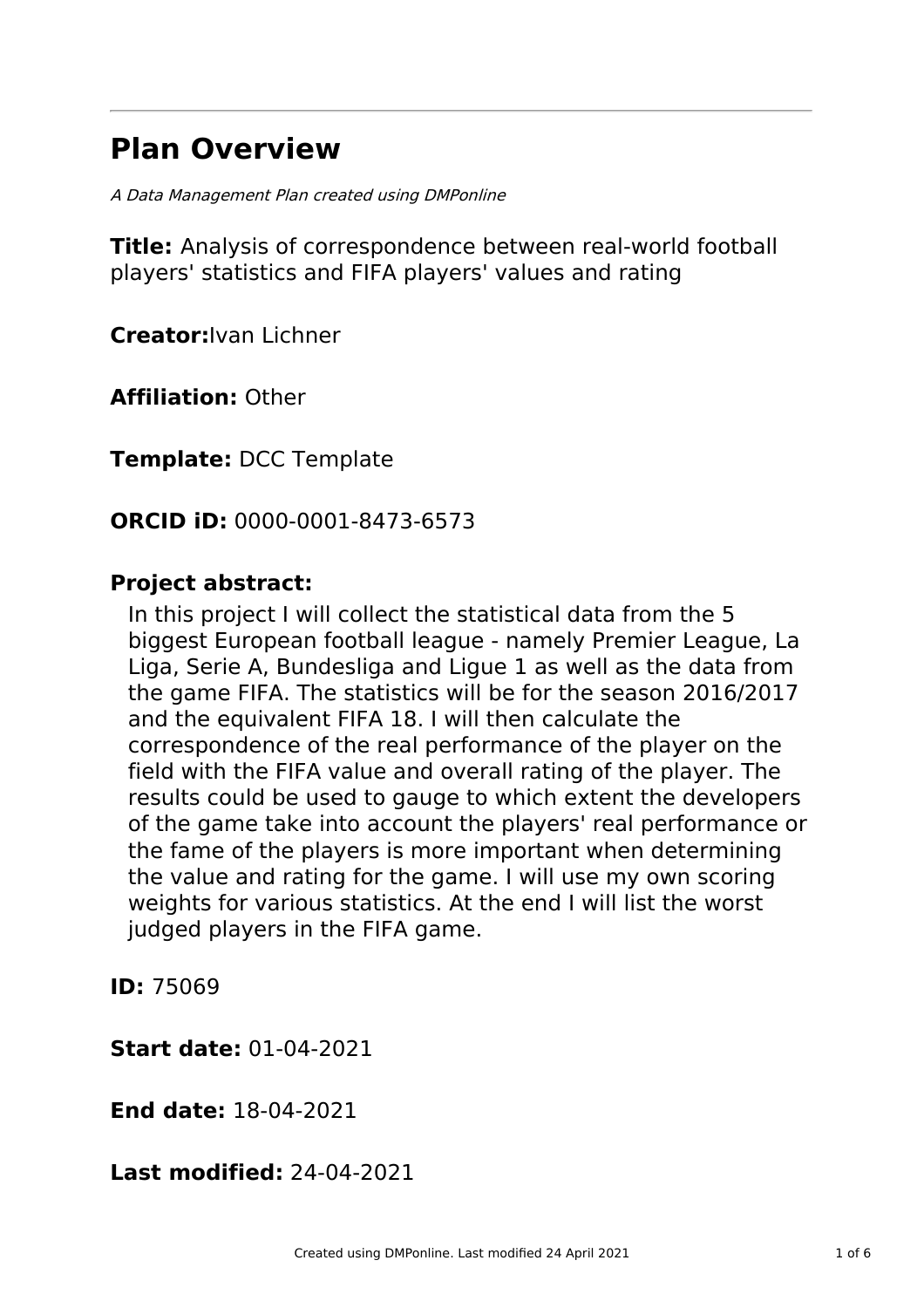# **Copyright information:**

The above plan creator(s) have agreed that others may use as much of the text of this plan as they would like in their own plans, and customise it as necessary. You do not need to credit the creator(s) as the source of the language used, but using any of the plan's text does not imply that the creator(s) endorse, or have any relationship to, your project or proposal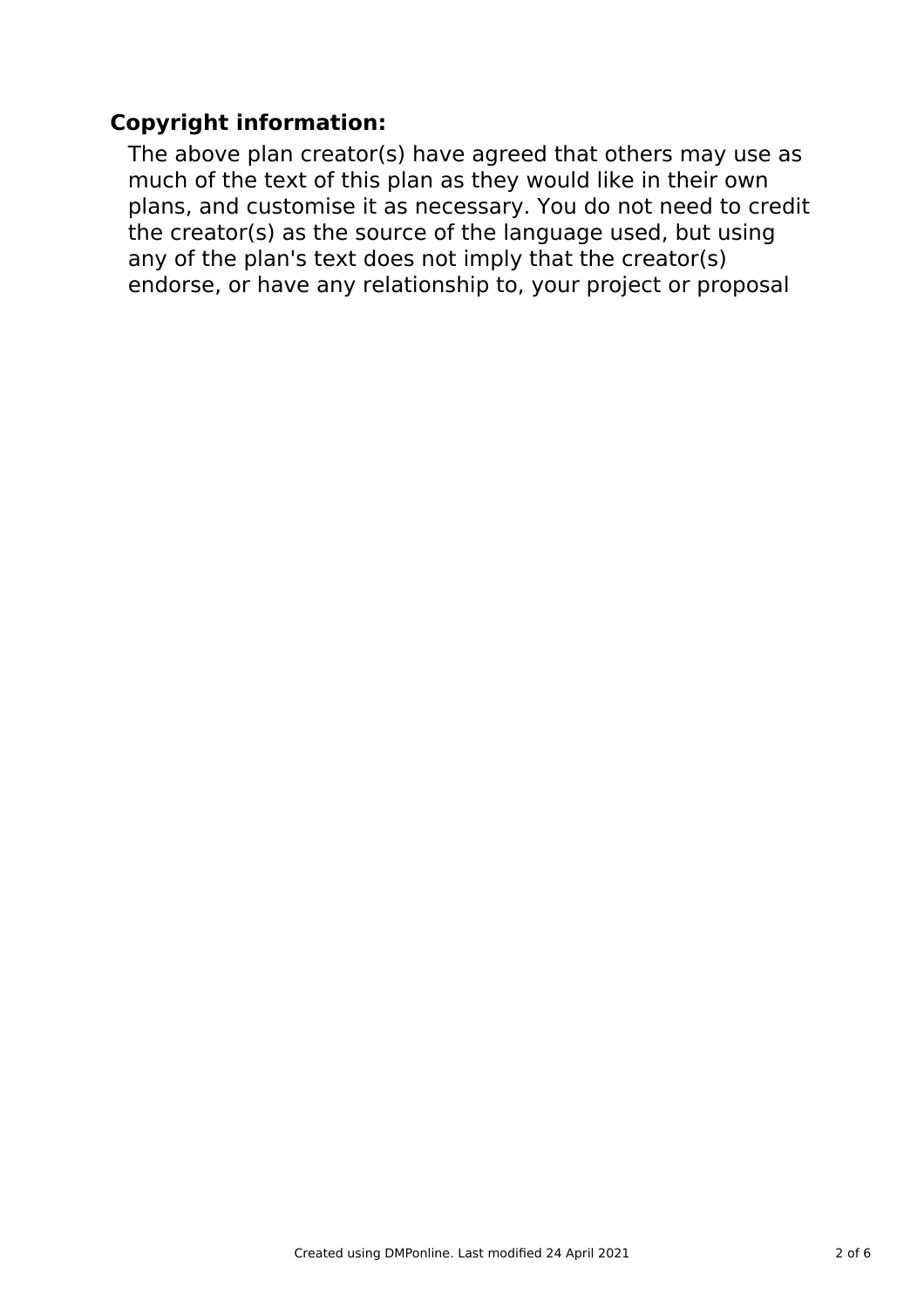# **Analysis of correspondence between realworld football players' statistics and FIFA players' values and rating**

# **Data Collection**

#### **What data will you collect or create?**

I will collect three types of statistical data for each league - namely standard statistics, goalkeeping statistics and miscellaneous statistics, and merge them together and then select the usable parameters. These statistics are already collected and I downloaded them from the webpage [FBref](https://fbref.com) in the comma-separated value format. I use this format, because of its standardization, widespread usage and compatibility. Standard and miscellaneous data-sets for each league contain data for all players in the league and are bigger than the goalkeeping data, but all together for each league I need 111 - 134 kB of space.

Additionally, I will use the FIFA data-set from Kaggle [FIFA18](https://www.kaggle.com/kevinmh/fifa-18-more-complete-player-dataset) which is also in CSV format. This data-set has size 18,6 MB.

I will create a new data-set for each league with the calculated statistical data based on custom weights and also the selected parameters. My created data-sets have the size 24 - 29 kB.

#### **How will the data be collected or created?**

The FIFA18 data-set from [Kaggle](https://www.kaggle.com/kevinmh/fifa-18-more-complete-player-dataset) is downloaded, renamed to FIFA18 complete.csv and loaded into notebook.

The real-world statistics of the players are exported on the page **[FBref](https://fbref.com)**, then copy-pasted into the corresponding file - standard stats are stored in files ending with suffix STD, goalkeeping stats with suffix \_GK and miscellaneous stats with suffix \_MISC. Each league has its own prefix in the file name - Premier League has PL, La Lila has LL, Serie A has SA, Bundesliga has BL and Ligue 1 has L1, e.g. standard statistics file for Premier League has a name PL 1617 STD.csv. After the loading, first comes the elimination of duplicates in statistics which is only in case of transfer of player during the season and then the datasets for each league are merged on player's name, and we have obtained one big dataset which collects all three types of statistics. The elimination of duplicates consists of summing the parameters of duplicated players to preserve the performance during the whole season.

Now follows the selection of the appropriate parameters for my experiment from this big data-set and renaming the columns to human-readable and understandable form. I have chosen the parameters that characterize the performance of each position of a player the best and created a weighting strategy for each parameter. I considered the positions Attacker, Midfielder, Defender and Goalkeeper and the weights are assigned in such a way that each position benefits from the main responsibilities that it has.

After parameter selection and deciding on the weighting strategy I calculated the realworld statistics of the players and joined the results with the FIFA 18 data-set to perform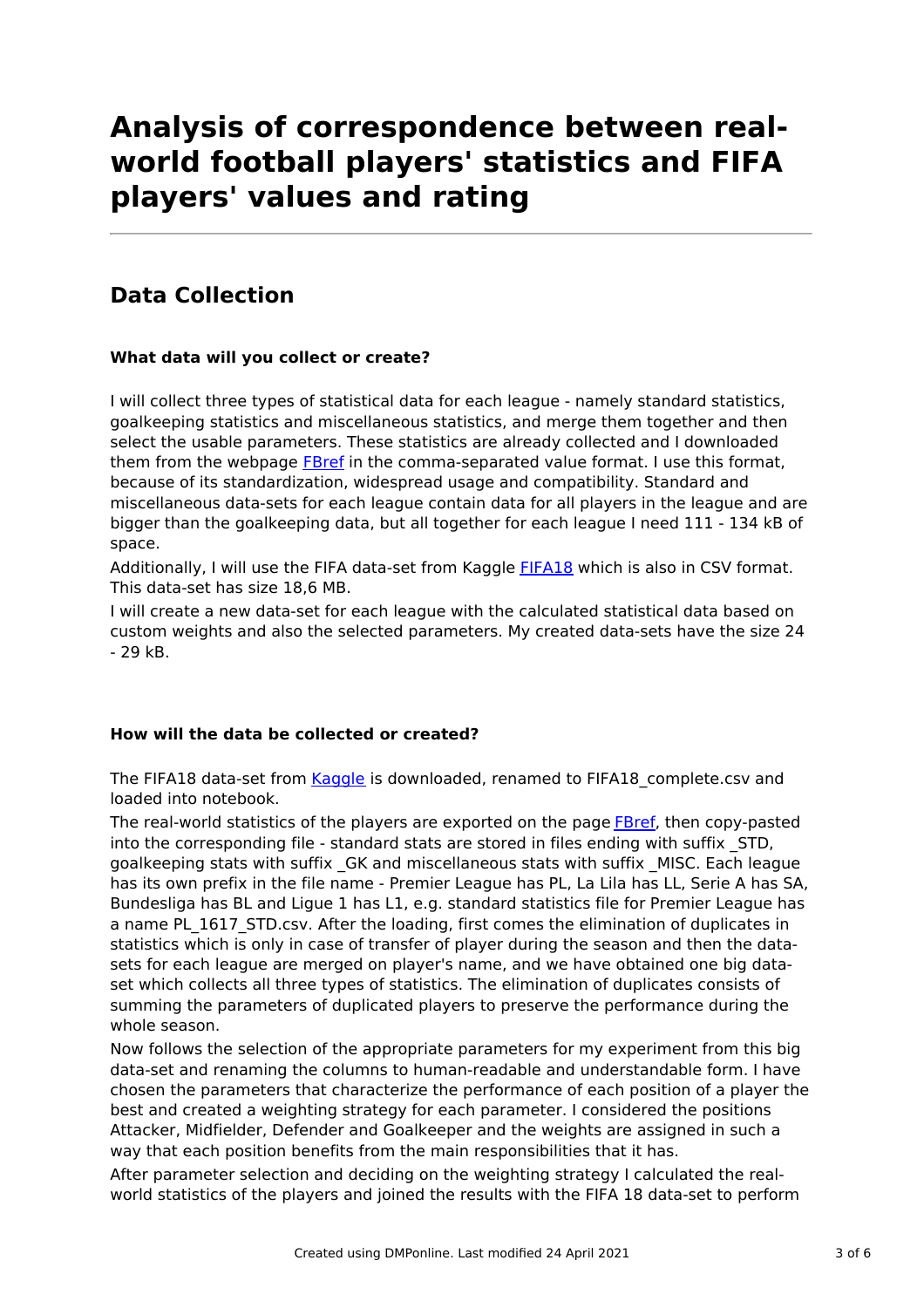the correlation analysis as well as listings and visualization of the distribution of players' values for each league.

The data-sets files are stored in one folder, with the mentioned naming convention for each league.

In my experiment the versioning is not considered since we are using the data for the season 2016/2017 and FIFA 18, which were collected and refined many times before I used them and are not updated anymore.

## **Documentation and Metadata**

#### **What documentation and metadata will accompany the data?**

I will use the metadata format defined by the Dublin Core Metadata Initiative standard, and it will consist of mainly author information, topic description, data-sets used and rights and dates. The metadata will be stored in the [GitHub](https://github.com/Aficionado29/CorrAnalysis) repo in the directory **metadata**.

# **Ethics and Legal Compliance**

#### **How will you manage any ethical issues?**

The data-sets are free to download and use under CC0 for [FIFA18](https://www.kaggle.com/kevinmh/fifa-18-more-complete-player-dataset) and under general law that the facts cannot be copyrighted for statistics from [FBref](https://fbref.com).

With regards to the sensitivity of the data used, there are none. I am using the real statistics from the open leagues which can be collected by anyone who is able to read or hear so there are no secrets revealed.

#### **How will you manage copyright and Intellectual Property Rights (IPR) issues?**

The owners of the data are Sports [Reference](https://www.sports-reference.com) LLC for the statistics and the FIFA 18 dataset is shared under CC0 and so there are "no rights reserved" for the owner anymore. If any IPR issues occur in the future with regards to the collected statistics, I can always handle them on the fly.

### **Storage and Backup**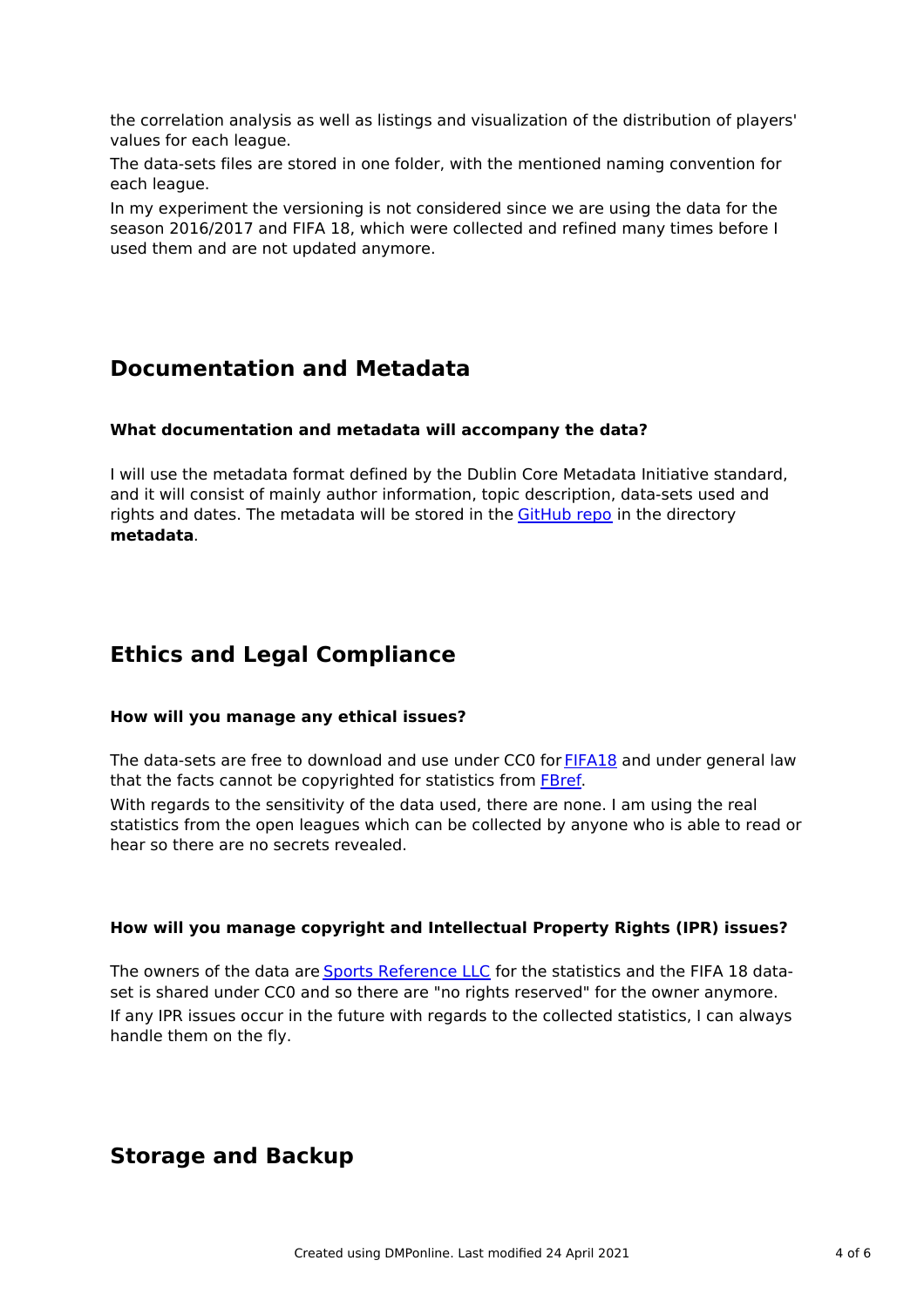#### **How will the data be stored and backed up during the research?**

Since this is a small project and I will also work alone on it, I will store the data-sets files at local computer, in a private Dropbox account as well as [GitHub](https://github.com/Aficionado29/CorrAnalysis) repo. The source code of the Jupyter Notebook that does the loading, calculations, listings and visualization is stored on [GitHub](https://github.com/Aficionado29/CorrAnalysis) in an open repository as well as on a local machine.

The whole space required for the experiment is less than 20 MB, so no special storage capacity is required.

In case that any of the data-set files or Notebook file went missing I will reload them from the secondary/tertiary storage (local machine).

#### **How will you manage access and security?**

Since it is requested that this is an open experiment and as mention in the previous question I am using an open GitHub [repository](https://github.com/Aficionado29/CorrAnalysis), the access to the Jupyter file is free to anyone to use and share it.

The security of the stored data is provided by the GitHub and Dropbox security policies and since both of them are companies with broad user base, they have already implemented the sufficient security strategies. Both of them also provide SSH link to the resource for the possible new collaborators. On my private laptop I am using an antivirus program, that should ensure the safety and security of the files.

### **Selection and Preservation**

#### **Which data are of long-term value and should be retained, shared, and/or preserved?**

Since we can collect the data whenever we want there is no need to retain any of them, but for the safety of reproducibility of my experiment I will store the downloaded datasets on [GitHub](https://github.com/Aficionado29/CorrAnalysis) server, which will also ensure its availability indefinitely.

The source code of the Jupyter Notebook will be preserved by [GitHub](https://github.com/Aficionado29/CorrAnalysis) and its policies say that it is available indefinitely.

#### **What is the long-term preservation plan for the dataset?**

The preserving of Jupyter file in [GitHub](https://github.com/Aficionado29/CorrAnalysis) repository as well as the data-sets is free of charge if it's within the GitHub limits for free repositories.

Since both Jupyter file and the data-sets use the standardized formats, there is no cost of preparing them for sharing or preservation.